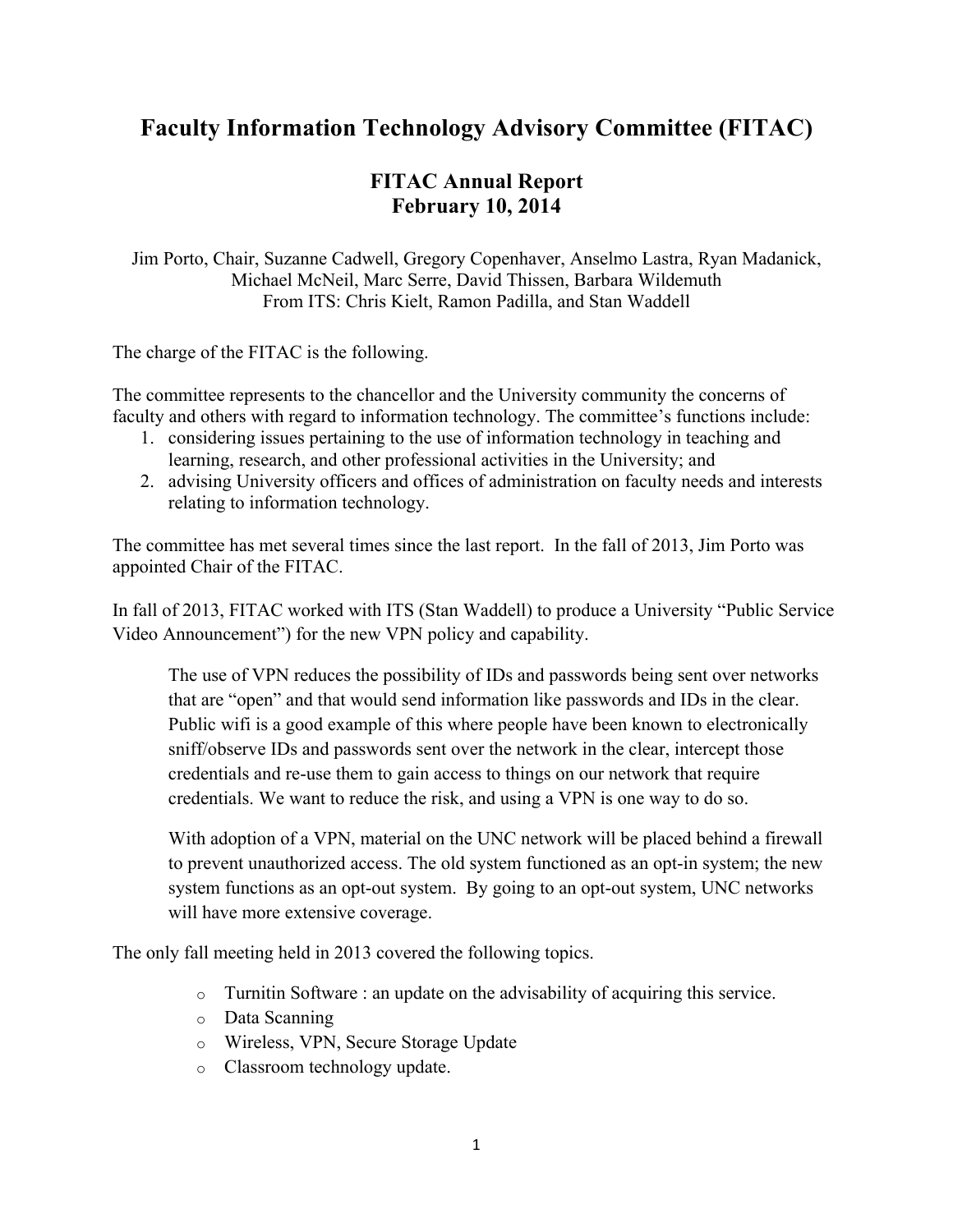The bulk of the discussion, however, was focused on extending the mission of the FITAC to be more prospective, rather than reactive and to finding better ways to represent the faculty community when advising ITS.

The Chair of FITAC met with ITS personnel as well as with the UNC Information Technology Executive Council to discuss how faculty can give a more representative response to issues vetted with the FITAC.

From these discussions emerged a proposal to develop an extended Faculty Information Technology Advisory Panel (FITAP).

The following information was circulated among ITEC and FITAC members.

We are looking for 30 to 50 faculty across the campus who are both interested and knowledgeable about information technology issues to advise the Faculty Information Technology Advisory Committee (FITAC), the Information Technology Executive Council (ITEC) and the Vice Chancellor for Information Technology (Chris Kielt).

Here is what we are asking the Faculty Information Technology Advisory Panel (FITAP) to do:

- 1. React to, and evaluate, proposals for change to Information Technology systems and polices. (These will most likely take the form of brief Qualtrics Surveys, with one open ended question for comment).
- 2. Generate ideas for improving information technology in research, teaching, and administration.
- 3. Participate (voluntarily only) on small committees or focus groups to vet new ideas.
- 4. Be willing to share information with colleagues at faculty meetings.

Here is what we are NOT asking the FITAP to do:

- 1. Have regular meetings.
- 2. Mandatory response on surveys.
- 3. Mandatory participation in activities to advise the FITAC and the Vice Chancellor.

Here are additional benefits for members selected for the FITAP:

- 1. When IT considers adopting new software across campus, FITAP members will be given the option to test the service first and react to its usefulness.
- 2. FITAP members will be automatically included in the invited only annual "Future IT at UNC" symposium and luncheon to discuss directions for Carolina IT.

As of this report, we have 15 volunteers from 5 Schools. A major goal for the spring will be to obtain representation from the remaining 9 Schools.